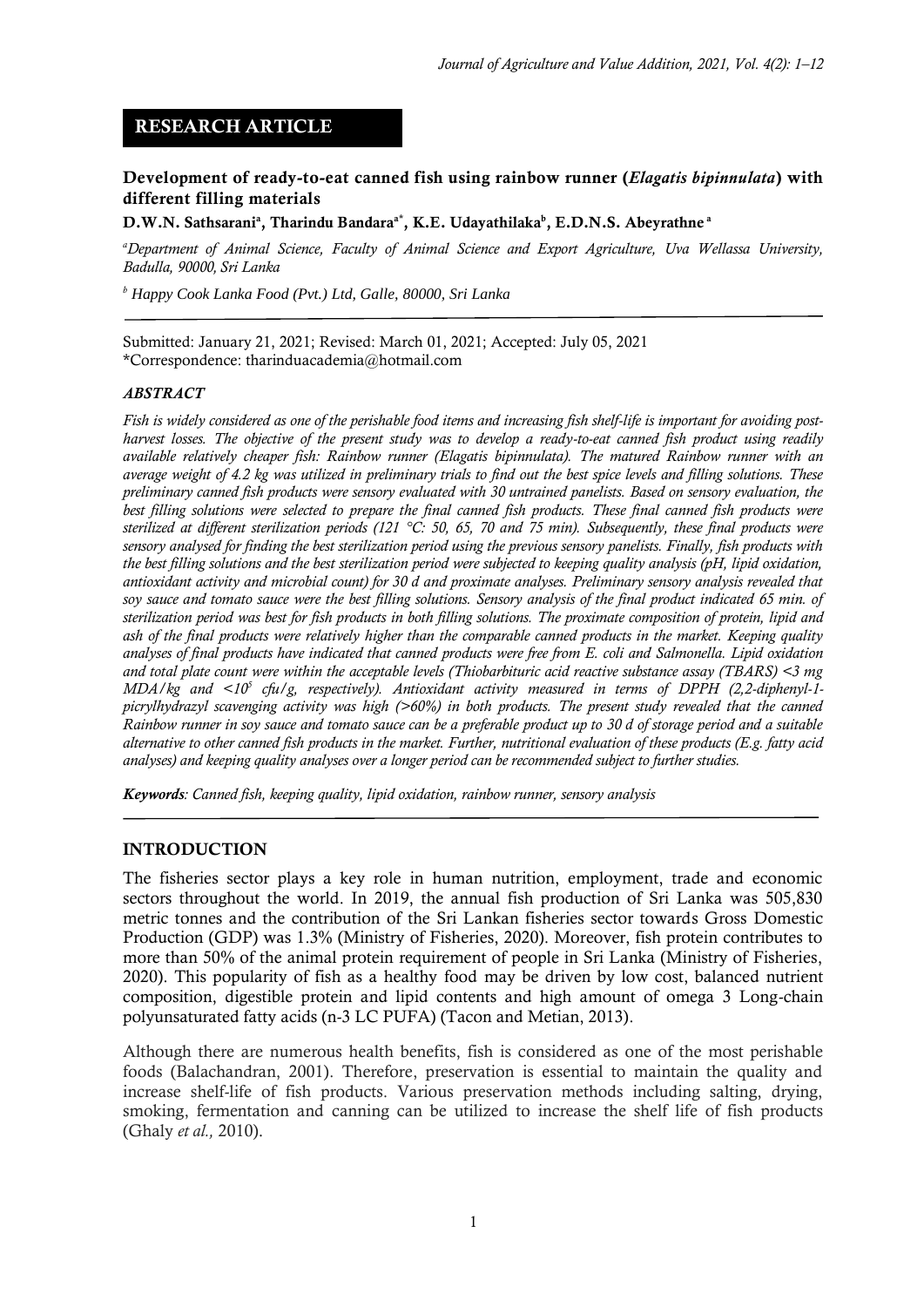Among all, canning is a food preservation method in which spoilage is prevented by killing the microorganisms by application of heat and chemical preservatives and enclosed in a hermetically sealed container. Canned fish products play an important role in the economy of many countries especially in developing economies (Xavier *et al.,* 2007; Bratt, 2010). Moreover, canned foods are popular among consumers as one of the ready-to-eat/ready-to-cook products. This popularity of consumption of canned products is governed by changes in human lifestyle (Bindu *et al.,* 2004), busy work schedules, women entering into the workforce and increased purchasing power of consumers (Venugopal, 2006). In the context of seafood, ready-to-eat and ready-to-cook canned products are available in various formats using the different fish types (salmon, herring, sardines, mackerel and tuna) (Prasertong, 2016).

As a consequence, much research has been conducted to find safe alternative sources for collagens. Especially fish skins including marine and freshwater fish species as well as fish collagens which have different chemical and physical properties compared to mammalian collagens have been studied (Zhang *et al*., 2009). Collagens obtained from skins of several marine fish species have been isolated by Kittiphattanabawon *et al.* (2005). Conversely, collagen studies were rarely reported from freshwater fish except for Nile perch (*Lates niloticus*) (Muyonga *et al*., 2004), Grass carp (*Ctenopharyngodonidella*) (Zhang *et al*., 2007) and Channel catfish (*Ictalurus punctaus*) (Liu *et al*., 2007).

The Canning industry uses several filling media and other additives following market demand (Balachandran, 2001). The filling medium helps improve taste, texture and flavour of the final product (Balachandran, 2001). Brine and oil are commonly used as filling media in the canned fish industry (Xavier *et al.,* 2007). Other than brine and oil, refined vegetable oil and sauce are popular filling medium

Sri Lankan canned fish industry mainly relies on imported canned fish products. In 2019, the imported canned fish production account for 36,806 metric tons while the domestic canned fish production was 2,651 metric tons (Ministry of Fisheries, 2020). The commercial canned fish production of Sri Lanka mostly depends on locally available Indian scads (*Decapterus russelli*) and imported Pacific mackerel (*Scomber japonicus*) (Ediriweera *et al.*, 2019; CFMASL, 2018). However, these two species are sporadically available and the seasonal availability of these raw materials hinders the year around canned fish production. Except that, a few authors have utilized alternative species for canned fish production (Jeewanthi *et al.,* 2018). However, these studies are not scaled up for commercial ventures. Therefore, a considerable knowledge gap exists on the potential use of other local fish species for canned fish production.

Rainbow Runner *(Elagatis bipinnulata*) is a pelagic fish species common in the Indian Ocean (FAO, 2018). Considering its nutritional value, the essential fatty acid; Docosahexaenoic Acid (DHA) level is extremely high in the muscle of Rainbow runner (Saito *et al.,* 1999). It is readily available throughout the year at a lower cost than the other fish species. These advantages enable rainbow runner as one of the best fish species in domestic canned fish production. Therefore, the objective of the present study was to develop an alternative, low cost, ready-to-eat canned fish product using a readily available fish; Rainbow runner.

## **MATERIALS AND METHODS**

### **Fish sample collection**

Medium-sized and matured Rainbow runner with an average weight of 4.2 kg were purchased from Galle Fishery Harbor, Sri Lanka and transported in ice containers to the Happy Cook Lanka Food (Pvt.) Ltd., Galle, Sri Lanka. Spices (chili powder, salt, pepper, coriander powder, garlic powder, turmeric powder, cinnamon powder, ginger powder, brindle berry cream, cardamom, curry leaves and pandanus leaves), soy sauce, tomato sauce and soybean oil available in the local market were used for this study. Polymer-coated tin-free- steel cans (TFS) were supplied by Happy Cook Lanka Food (Pvt.) Ltd., Galle, Sri Lanka.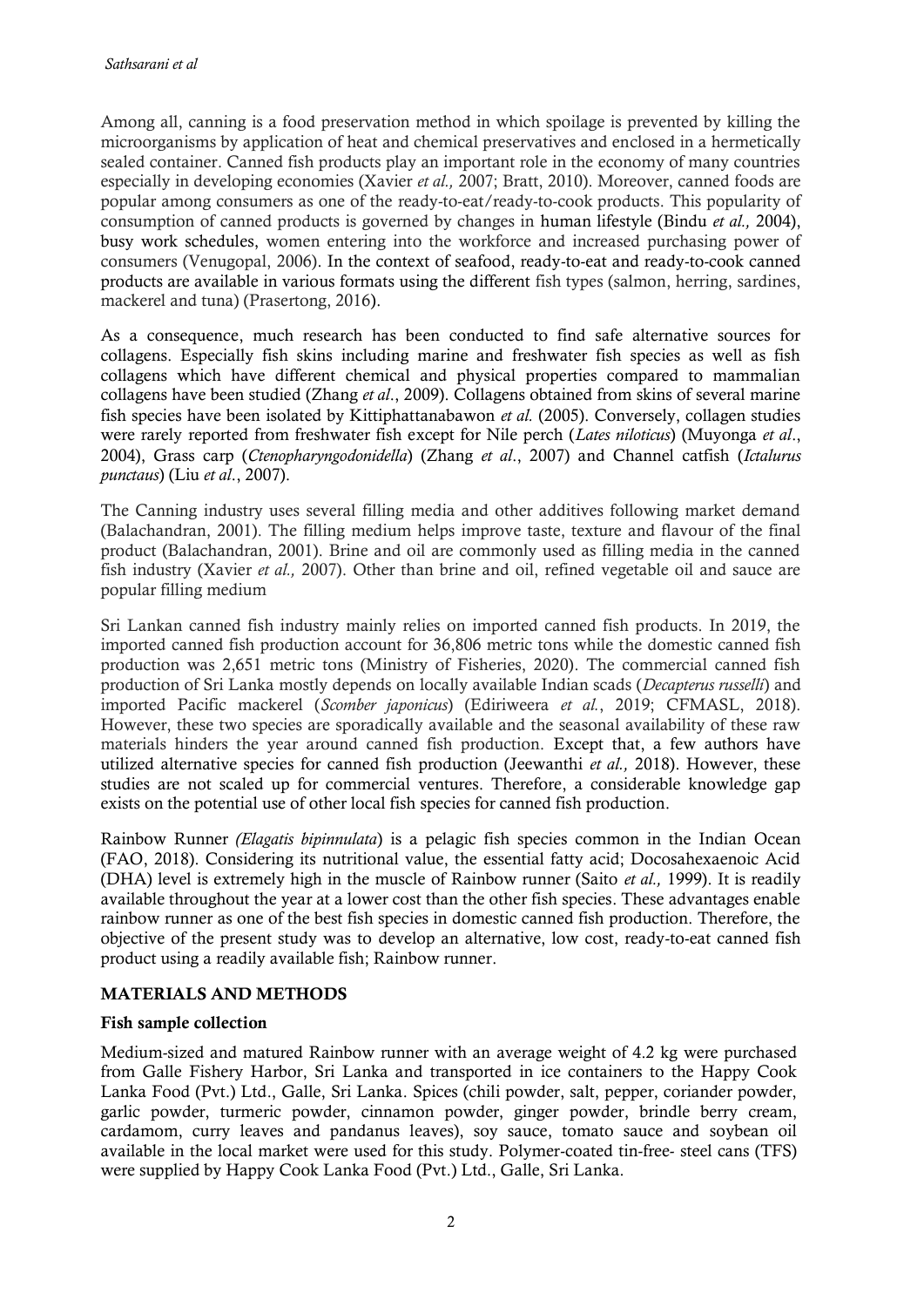Collected fish samples were de-headed; scales, fins and guts were removed and then, the samples were thoroughly cleaned using tap water. As a potential filling solution for the intended canned fish products, soybean oil, water, soy sauce and tomato sauce were selected based on the previous literature (Sadok and Selmi, 2007). A series of preliminary trials were conducted to determine the best spice level and other ingredients for intended canned fish products. Based on these trials, the final recipe used for the development of canned products is indicated in Table 1**.**

|                     | Percentage                         |               |
|---------------------|------------------------------------|---------------|
| Ingredient          | Fish/spice/filling solution weight | $\times$ 100% |
|                     | Total weight                       |               |
| Fish flesh          |                                    | 85.12         |
| Chili powder        |                                    | 1.54          |
| Salt                |                                    | 1.03          |
| Pepper              |                                    | 1.03          |
| Coriander powder    |                                    | 0.52          |
| Garlic powder       |                                    | 0.39          |
| Turmeric powder     |                                    | 0.26          |
| Cinnamon powder     |                                    | 0.26          |
| Ginger powder       |                                    | 0.26          |
| Brindle berry cream |                                    | 0.26          |
| Cardamom            |                                    | 0.10          |
| Curry leaves        |                                    | 0.10          |
| Pandanus leaves     |                                    | 0.10          |
| Filling solution    |                                    | 9.03          |
|                     |                                    |               |

|  | Table 1: Percentage composition of the ingredient used in canned fish preparation. |  |  |  |
|--|------------------------------------------------------------------------------------|--|--|--|
|  |                                                                                    |  |  |  |

After pre-preparation, fish flesh was cut into standard pieces (3 cm thickness) along the backbone. Then, prepared fish pieces were mixed with spices, sauce and filling solutions as per the recipe described in Table 1. After that, the mixture with fish, spices and sauce was seasoned for over 20 min. Polymer coated tin fee steel cans were filled with fish pieces, filling media and spices and pre-cooking was performed. During the pre-cooking process, the temperature of the steamer was maintained at 80 – 90 °C for 20 min. Sealing of the cans was performed by the can sealing machine and subsequent heat sterilization was performed (65 min. and 121 °C).

## **Sensory evaluation of the preliminary canned fish products**

Sensory evaluation of preliminary canned products was performed using 30 untrained taste panelists (age  $21 - 30$  y) consisting of both male and female. Color, texture, aroma, juiciness, mouthfeel, overall taste and overall acceptance of these products were measured using the 9 point hedonic scale (9-Like extremely and 1-Dislike extremely).

Filling media with best scored canned products in preliminary trials were selected to prepare the final canned fish products. The other ingredients used in these final canned fish products were constant as indicated in Table 1. After preparation, these products were sterilized in four different time durations (50, 65, 70 and 75 min.) at 121 °C. Finally, these different products were sensory analyzed using the previous panelists for finding the best sterilization period.

### **Proximate analysis of canned fish products**

Based on the sensory analysis of final canned fish products, products with the best sterilization time and best filling media were analyzed for protein, lipid and ash content (AOAC, 2016).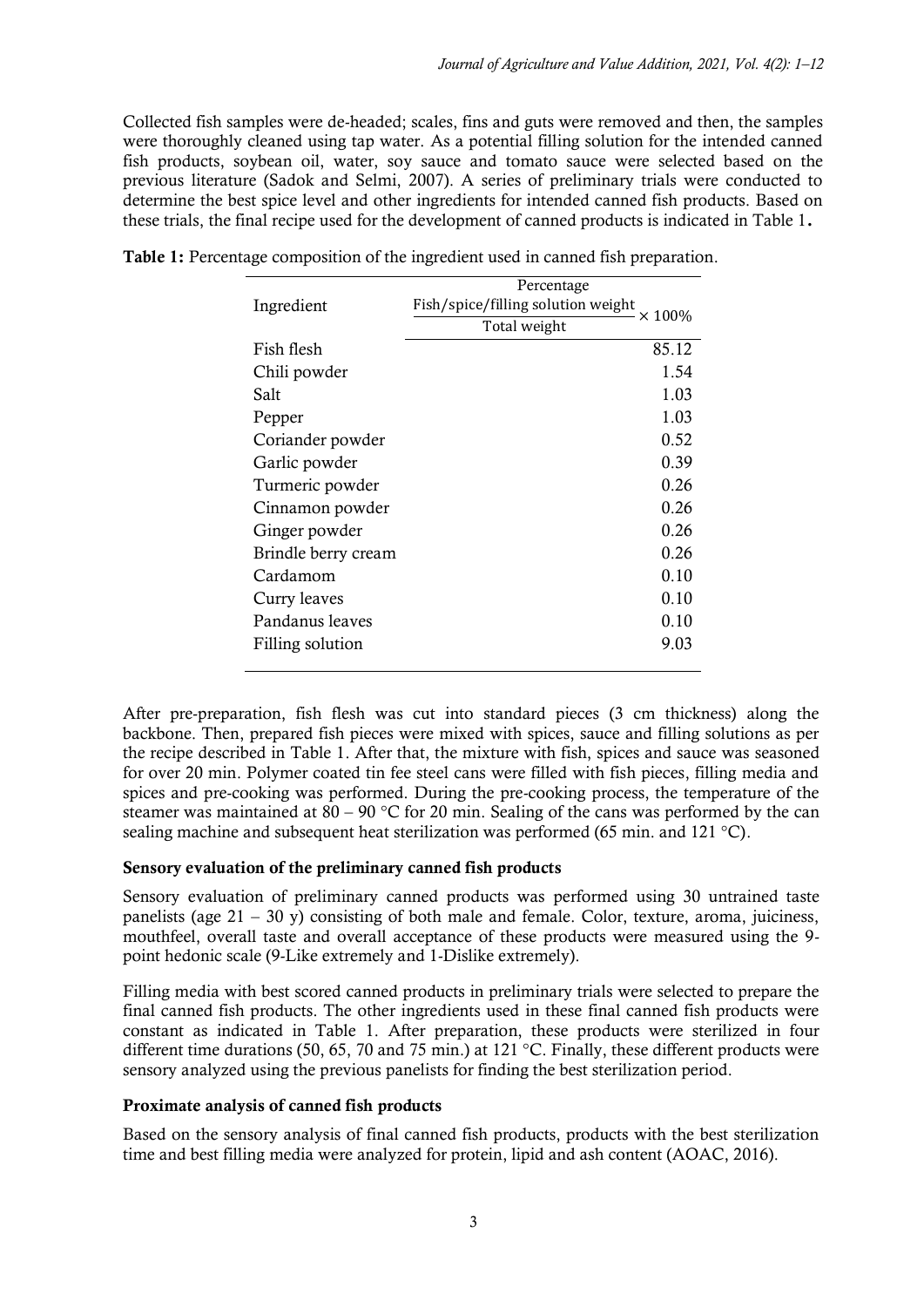# **Keeping quality analyses of canned fish**

## *Microbiological analyses*

The presence of *Escherichia coli*, *Salmonella* spp. and total aerobic microorganisms in canned fish products were determined by microbiological analyses following AOAC methods (2016). As a growth media for microorganisms, Eosin Methylene Blue Agar (EMB) for *Escherichia coli*, Xylose Lysine Deoxycholate Agar (XLD Agar) for *Salmonella* and nutrient agar for aerobic microorganism were used. Keeping quality tests of canned fish products was performed at fiveday intervals (at 2, 7, 14, 23 and 30 d) over 30 d at room temperature ( $\sim$ 25 °C).

## *pH Test*

For sample preparation, 1 g of canned fish was blended with the 10 mL of filling solution. pH was measured by calibrated pH meter (Gondo, PL-700PV, Taiwan) (Woyewodal *et al*., 1986). All measurements were triplicated and performed at 2, 7, 14, 23 and 30 d.

# *TBARS Assay*

Lipid oxidation of samples was measured by 2-thiobarbituric acid reactive substances (TBARS) as described in modified method by Stalikas and Konidari (2001). TBARS value was reported as mg Malondialdehyde per kg of canned fish sample,  $2500, 5000, 10,000$  and  $20,000$  ppm – Concentrations of hydrolysates used.

# *DPPH Free Radical Scavenging Activity*

DPPH radical (1, 1-diphenyl-2-picrylhydrazyl) was investigated using the modified method as described by Shimamura *et al*. (2014). Canned fish sample (750 µL) was mixed with 300 µL of DPPH solution and kept for 30 min. in a dark environment at room temperature ( $\sim$ 25 °C) for incubation. All readings were performed in triplicates at 2, 7, 14, 23 and 30 d. Ascorbic acid was used as the positive control and the absorbance was measured at 517 nm using a UV visible spectrophotometer (UV-2005). The scavenging activity was calculated using the following formula,

Scavenging activity of DPPH  $(\%)= [1-(A_s-A_1)/A_0] \times 100$ 

 $A_s$  – Absorbance of the samples

 $A<sub>o</sub>$  – Absorbance of the pure DPPH

 $A_1$  – Absorbance of the sample added to methanol

## **Statistical analysis**

Sensory evaluations were analyzed using the Friedman test. Differences among treatments were considered at *P*<0.05. A two-sample t-test was used to compare the proximate composition of final canned fish products. Results of the keeping quality analyses (microbiological analysis, pH and lipid oxidation) were analyzed using a one-way ANOVA test. A significance level of *P*<0.05 was used to indicate the difference between storage time durations. All the analyses were performed with MINITAB 17 statistical software version 17.3.1 (Minitab® 17.3.1).

## **RESULTS AND DISCUSSION**

## **Organoleptic properties- preliminary canned fish products**

Based on the preliminary investigations, the canned Rainbow runner in tomato sauce and canned Rainbow runner in soy sauce showed better organoleptic properties in overall acceptance, overall taste, mouthfeel and aroma (*P*<0.05) (Figure 1).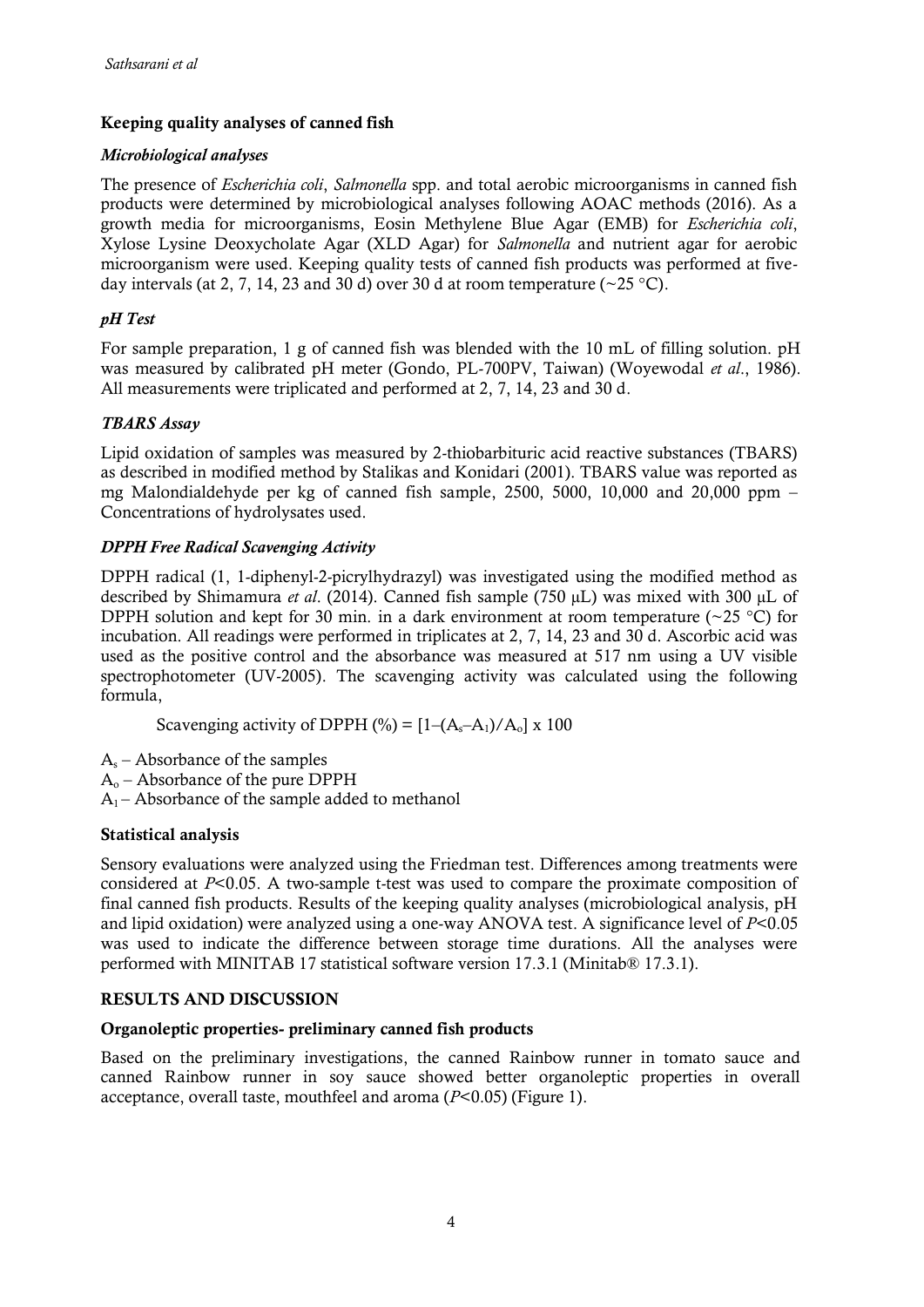

**Figure 1**: Radar plot of hedonic sensory evaluation for determining the best filling solution for the canned Rainbow runner (sterilization at 121 °C; 65 min).

For both filling solutions (soy sauce and tomato sauce) preferable sterilization time duration was 65 min. (Figure 2a and 2b). The organoleptic properties of the Rainbow runner in tomato sauce indicated that there were significant (*P*<0.05) differences in colour, texture, juiciness, mouthfeel, overall taste and overall acceptance in all treatments sterilized at different sterilization periods. (Figure 2a). However, Rainbow runner in soy sauce filling solution indicates no significant (*P*>0.05) difference for any of the organoleptic properties under various sterilization time durations (Figure 2b). Based on these sensory results, it can be concluded that canned fish products in both soy sauce and tomato sauce filling media and sterilized at 65 min. were the best products.



**Figure 2a**: Radar plot of hedonic sensory evaluation for filling solution of tomato sauce at different sterilization periods (sterilization temperature 121 °C).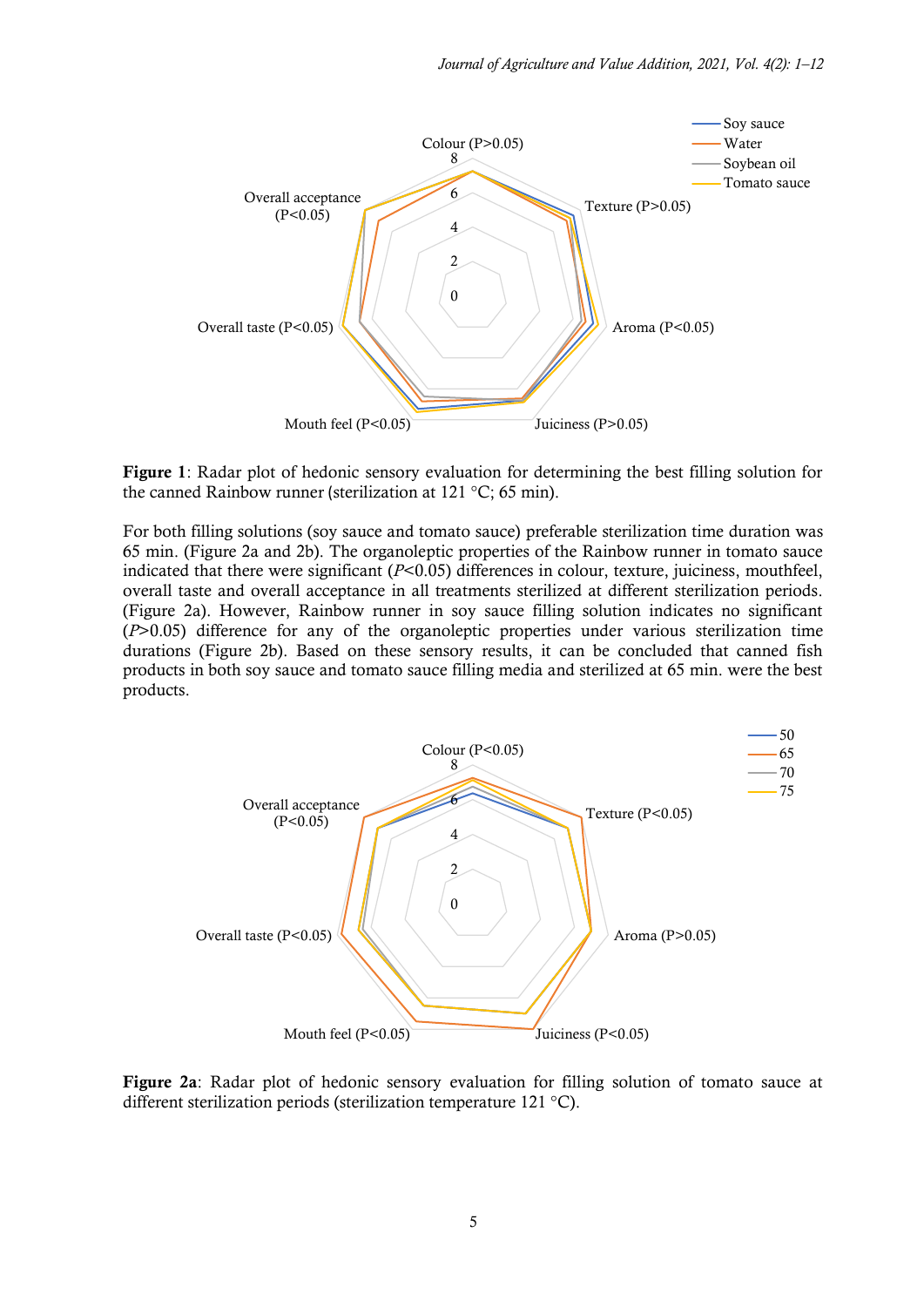

**Figure 2b:** Radar plot of hedonic sensory evaluation for filling solution of soy sauce at different sterilization periods (sterilization temperature 121 °C).

## **Organoleptic properties - final canned fish products**

Enzymatic hydrolysis of protein is a process of decomposition of protein into individual amino acids and/or peptides that occur with the participation of enzymes (Eckert, 2013). This is one of the hydrolysis processes used to produce fish protein hydrolysates (FPHs). The degree of hydrolysis is an important factor and it determines the terminal peptides and bioactivity (Barzideh *et al.,* 2014). In this study, collagen was hydrolysed using pepsin, trypsin and protease enzymes at 37 °C for 0, 3, 6, 9, 12 and 24 h and the best time lag for the prepared collagen hydrolysates was selected from each enzyme treatment using the physical appearance of the produced collagen hydrolysates and 15% SDS-PAGE gel electrophoresis visual observations (Table 1).

## **Proximate analyses of canned fish products**

The results of the proximate analysis of canned fish products are given in Table 2. There was no significant (*P*>0.05) difference between the two products in terms of ash, lipid and protein contents. Protein is the most important constituent of fish which determines its nutritional quality (Balachandran, 2001). Generally, fish contains 15-26% and protein content and it is reduced with processing (Aberoumand, 2011). Although there was no significant (*P*>0.05) difference in the protein content of the two prepared canned fish products, the protein content in the Rainbow runner in tomato sauce is higher than that of soy sauce. However, these variations of protein content in both canned products may be several factors since fish protein content depends on several biological factors (E.g. sex, age and growth stage).

| Proximate<br>analysis | Rainbow runner fish<br>canned in tomato sauce<br>$(\%)$ | Rainbow runner fish canned in<br>soy sauce<br>(%) | Chilean jack mackerel<br>(Bastías et al., 2017)<br>(%) |
|-----------------------|---------------------------------------------------------|---------------------------------------------------|--------------------------------------------------------|
| Ash                   | $2.35 \pm 0.55$                                         | $3.37 \pm 0.41$                                   | $0.98 \pm 0.15$                                        |
| Lipid                 | $6.59 \pm 0.28$                                         | $6.52 \pm 0.18$                                   | $4.65 \pm 0.66$                                        |
| Protein               | $26.91 \pm 3.69$                                        | $19.92 \pm 0.34$                                  | $25.45 \pm 0.05$                                       |

|  |  |  |  |  | Table 2: Proximate composition of final canned fish products. |
|--|--|--|--|--|---------------------------------------------------------------|
|--|--|--|--|--|---------------------------------------------------------------|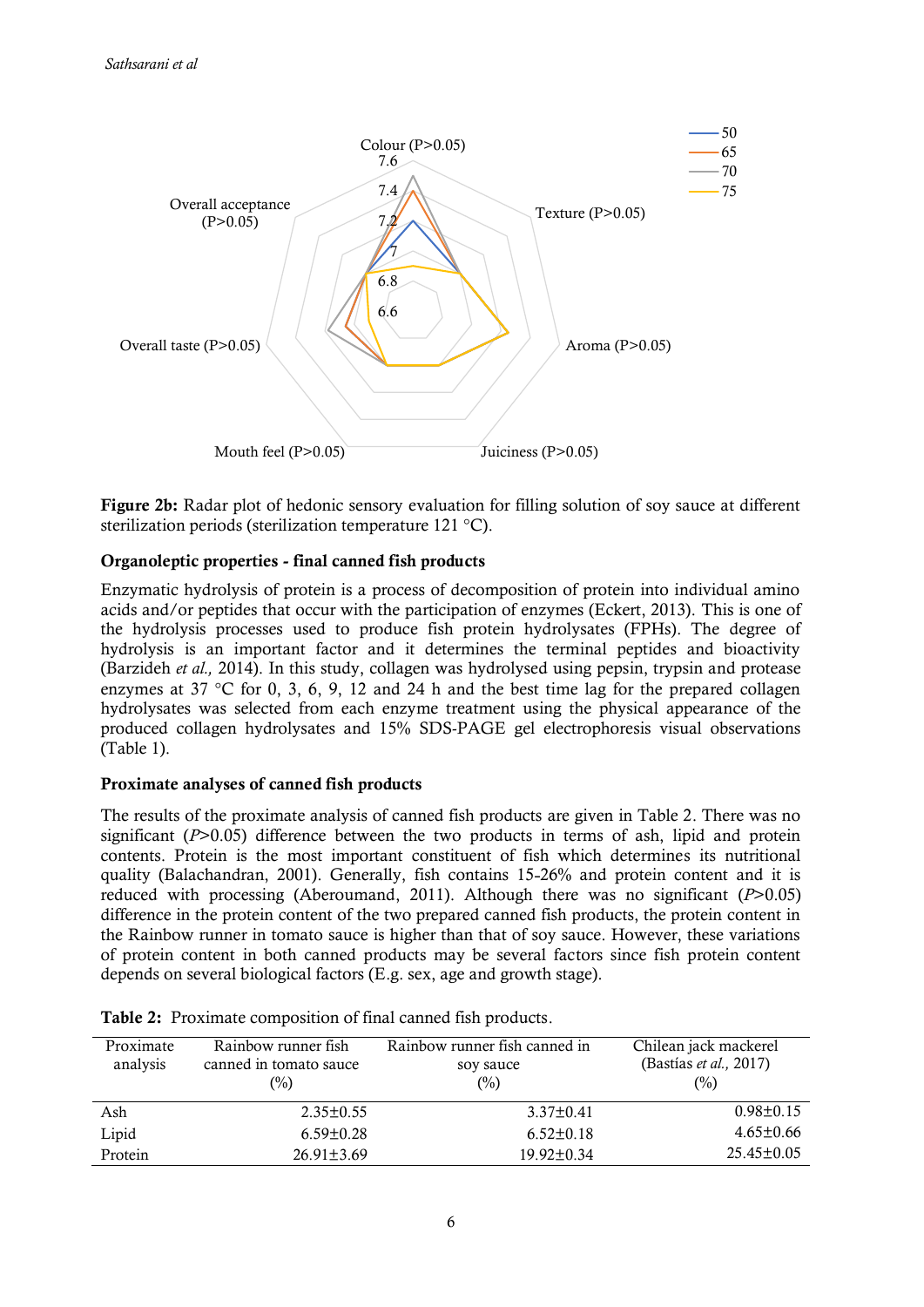The ash content of both products represents the inorganic residues (E.g. minerals) in the final products. The ash content of both products was below the values as reported by Elshehawy and Farag (2019) in a similar canned product made with various species of tuna and sardines. The lipid content in both prepared canned products was below the value ( $\sim$ 23%) as reported by Aberoumand (2011). However, the nutrient composition of the final canned fish products in the present study was comparable with the more prominent canned fish products made out of Chilean jack mackerel (*Trachurus murphyi*) (Table 5). This similarity may be attributed to both Chilean jack mackerel and Rainbow runner belonged to the same family (Carangidae) which may drive their nutritional composition (Vaitla *et al*., 2018). From a nutritional perspective, Rainbow runner in both tomato sauce and soy sauce media are rich in major nutrients and potential alternatives for imported canned products.

## *pH Test*

During the 30 d of storage time, the pH of the canned product with soy sauce ranged from 5.65±0.11 to 5.75±0.06. The pH of the canned product with tomato sauce ranged from 5.59±0.15 to 5.64±0.06 (Table 3). There was no significant (*P*>0.05) difference in pH in different storage periods. The low acidic pH values in both products may be due to the filling media of tomato sauce  $(\sim 5.32)$  and soy sauce (4.40–5.40) which has slight acidity values (Arrow Scientific, 2013). Although the overall pH value of the samples is slightly above 4.6 which may carry *Clostridium botulinum* spores, the pre-cooking and canning process ensures the suitability of the product which indicates the destruction of *Clostridium botulinum* spores (McGlynn, 2016). During 30 d of storage time, the pH of both canned fish products was within the prescribed pH range for human consumption prescribed by the Sri Lanka Food Act (SLFA, 1980).

**Table 3:** Changes of the mean pH value of canned Rainbow runner in filling solutions of tomato sauce and soy sauce during the 30-days storage period.

|                                                                                                                | Storage time (d) |  |                                                                                 |    |    |  |
|----------------------------------------------------------------------------------------------------------------|------------------|--|---------------------------------------------------------------------------------|----|----|--|
| pH value                                                                                                       |                  |  |                                                                                 | 23 | 30 |  |
| Rainbow runner in tomato sauce $5.59 \pm 0.05$ $5.61 \pm 0.03$ $5.59 \pm 0.04$ $5.60 \pm 0.04$ $5.64 \pm 0.06$ |                  |  |                                                                                 |    |    |  |
| Rainbow runner in soy sauce                                                                                    |                  |  | $5.65 \pm 0.11$ $5.75 \pm 0.08$ $5.68 \pm 0.02$ $5.66 \pm 0.02$ $5.75 \pm 0.06$ |    |    |  |

Some antioxidant compounds are good radical scavengers while some others are effective lipid peroxidation inhibitors (Barzideh *et al*., 2014). Therefore, different antioxidant assays are required to evaluate antioxidant capacity of collagen hydrolysates. In previous studies, collagen and gelatin hydrolysates from different sources showed antioxidant activities (Kim *et al*., 2001; Mendis *et al*., 2005). In the present study, the antioxidant activity of *P. pardalis* skin collagen hydrolysed with pepsin, trypsin and protease enzymes in 0 h incubation period at 37 °C was evaluated using DPPH free radical scavenging activity assay and Thio-Barbituric Acid Reactive Substances (TBARS) assay.

### *Microbiological Analysis*

During the 30 d of storage time, the samples were free from *E. coli* and *Salmonella* spp. Ready-toeat food products should be free from *E. coli* and *Salmonella* spp. because these pathogens indicate possible faecal contamination and poor hygienic conditions (Tharaka *et al.,* 2016). These microorganisms are heat sensitive. The absence of the microorganism in canned fish products in the present study may be attributed to the higher temperature used in the sterilization process in the canning. The total Plate Count (TPC) of the canned product in soy sauce ranged from 6.36±0.18 log cfu/g - 7.36±0.22 log cfu/g. TPC of the canned product in tomato sauce ranged from 6.30 $\pm$ 0.17 log cfu/g - 7.87 $\pm$ 0.05 log cfu/g (Table 4). In both filling solutions, colony count increased from the  $2<sup>nd</sup>$  day to the  $30<sup>th</sup>$  day. Rainbow runner in tomato sauce exhibited a significantly ( $P$ <0.05) higher colony count on the  $30<sup>th</sup>$  day. Similarly, Rainbow runner product in filling solution of soy sauce exhibited significantly ( $P<0.05$ ) higher values at both 23<sup>rd</sup> day and  $30<sup>th</sup>$  day of the period. Overall, the TPC level in the present study was much higher compared to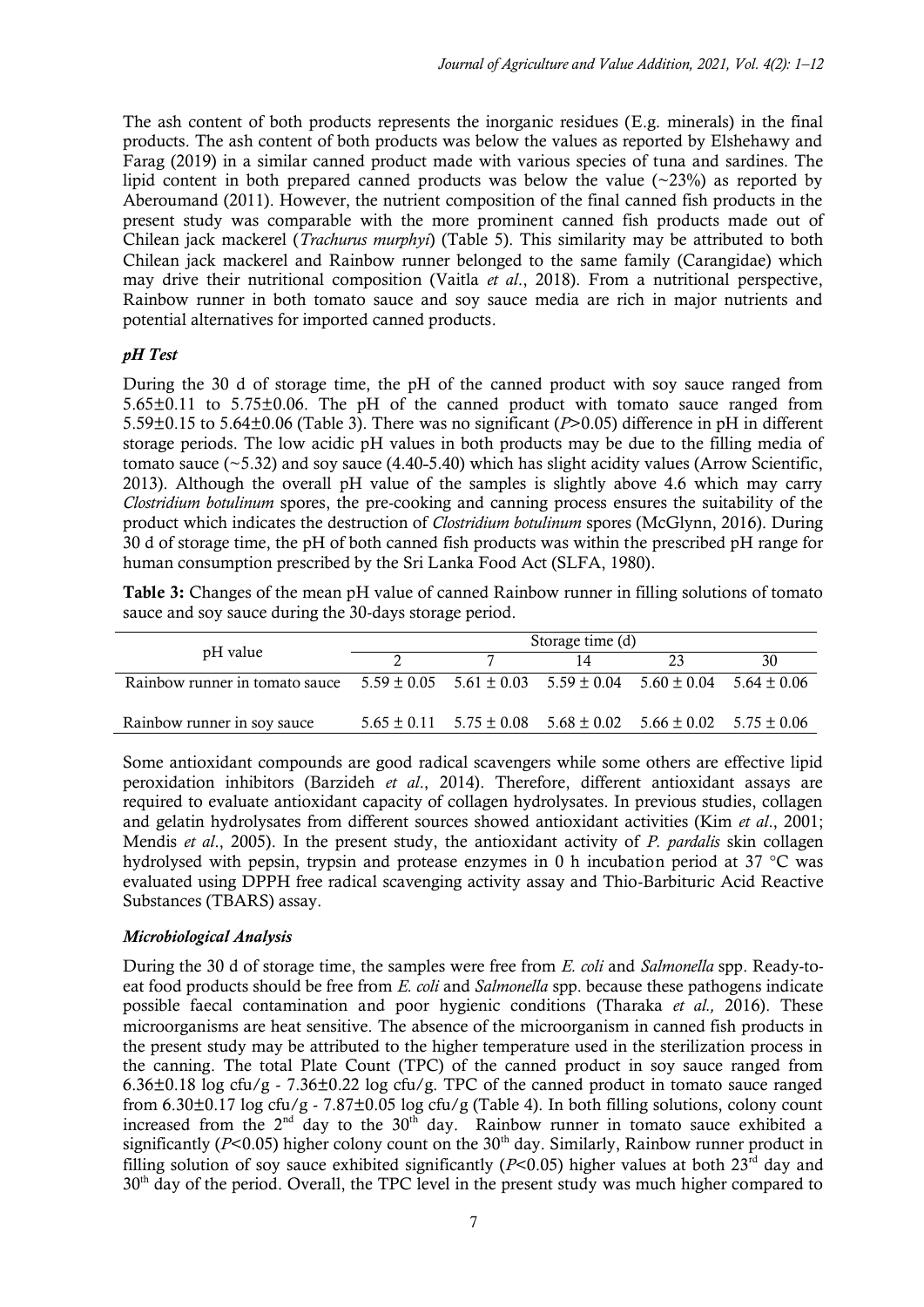the study on the microbial level of canned meat products (Oranusi *et al*., 2012). However, recorded TPC values in the current study were still below the maximum permissible limit  $(10<sup>5</sup>$ cfu/g) of SLS (Tharaka *et al.,* 2016).

**Table 4:** Changes in the colony count of the canned Rainbow runner in tomato sauce and soy sauce filling solutions during the 30-day storage period.

| Colony count                      |                   |                               | Storage time (d)            |                            |                              |
|-----------------------------------|-------------------|-------------------------------|-----------------------------|----------------------------|------------------------------|
| $(\log c f u / g)$                |                   |                               | 14                          | 23                         | 30                           |
| Rainbow runner in<br>tomato sauce | $6.30 \pm 0.17$ ° | $6.61 + 0.03^{\circ}$         | $7.17+0.04b$                | $7.53+0.12$ <sup>ab</sup>  | $7.87 \pm 0.05^{\circ}$      |
| Rainbow runner in<br>soy sauce    | $6.36 + 0.18$ °   | $6.42 \pm 0.06$ <sup>bc</sup> | $7.08 + 0.05$ <sup>ab</sup> | $7.30 + 0.17$ <sup>a</sup> | $7.36 \pm 0.22$ <sup>a</sup> |

### *TBARS Assay*

TBARS values indicate the lipid oxidation of foods (Fernandez *et al.,* 1997). Lipid oxidation is a major cause of deterioration in the quality of food and it limits the shelf life of fresh food and food products. Lipid oxidation in foods occurs with a complex chain of reactions. At the initial step, there are more primary products (peroxides) followed up by secondary oxidation products (aldehydes, ketones, epoxides, hydroxy compounds, oligomers, polymers, hexanal or Malondialdehyde (MDA). These secondary products provide undesirable sensory and biological effects in the food products (Barriuso *et al.,* 2013). Oxidation causes off flavours, loss of colour, altered nutrient value and health risk for consumers (Ahmed *et al.,* 2016). TBARS values related to a Rainbow runner product in tomato sauce varied between  $0.04\pm0.17$  -  $0.07\pm0.02$  mg MDA/kg. The TBARS values of Rainbow runner fish product in soy sauce varied between 0.01±0.009 - 0.06±0.006 mg MDA/kg (Table 5). The reported TBARS values in the present study for both canned fish products were lower than the recorded value (1.94±0.21 mg MDA/kg) for canned *Sardina pilchardus* in tomato sauce (Sadok and Selmi, 2007). Previous studies have reported that TBARS values of canned fish products may depend on storage time, sterilization temperature, fatty acid composition, filling medium and species used in the product (Ahmed *et al*, 2016, Medina *et.al.,* 1998, Kong *et al.,* 2008). For both canned fish products, the highest TBARS values were reported on the 14<sup>th</sup> day of the storage period. Fish is considered one of the best sources for Poly-Unsaturated-Fatty acids (PUFA). Oxidation of PUFA in both canned products may be attributed to the elevated MDA amount on the  $14<sup>th</sup>$  day. The consequent reduction of TBARS during the  $23<sup>rd</sup>$  to the 30<sup>th</sup> day of the period may be caused by the interaction of MDA with spices which contain a considerable amount of antioxidant. This may lead to limited free MDA to react with TBA (Kannaiyan *et al*., 2016). During the whole 30 d of storage, the average TBARS values in both samples (Rainbow runner in tomato sauce; 0.12 $\pm$ 0.008, Rainbow runner in soy sauce; 0.13 $\pm$ 0.0.008 mg MDA/kg) were lower than the 3 mg MDA/kg. TBA value <3 mg of MDA/kg is considered as perfect materials for human consumption (Connell, 1990).

**Table 5:** Changes of the mean Malondialdehyde amount/TBARS values of canned Rainbow runner product in filling solutions of tomato sauce and soy sauce during the 30-d storage period.

| Malondialdehyde<br>amount         |                               |                            | Storage time (d)   |                    |
|-----------------------------------|-------------------------------|----------------------------|--------------------|--------------------|
| (mg MDA/kg)                       |                               | 14                         | 23                 | 30                 |
| Rainbow Runner in<br>tomato sauce | $0.04 \pm 0.17^b$             | $0.27 \pm 0.02^{\text{a}}$ | $0.13 \pm 0.008^b$ | $0.07\pm 0.02^b$   |
| Rainbow Runner in<br>sov sauce    | $0.01 \pm 0.009$ <sup>c</sup> | $0.31 \pm 0.01^a$          | $0.14 \pm 0.18^b$  | $0.06 \pm 0.006$ ° |

\*Values in the same row with different superscript letters are significantly different (*P*<0.05)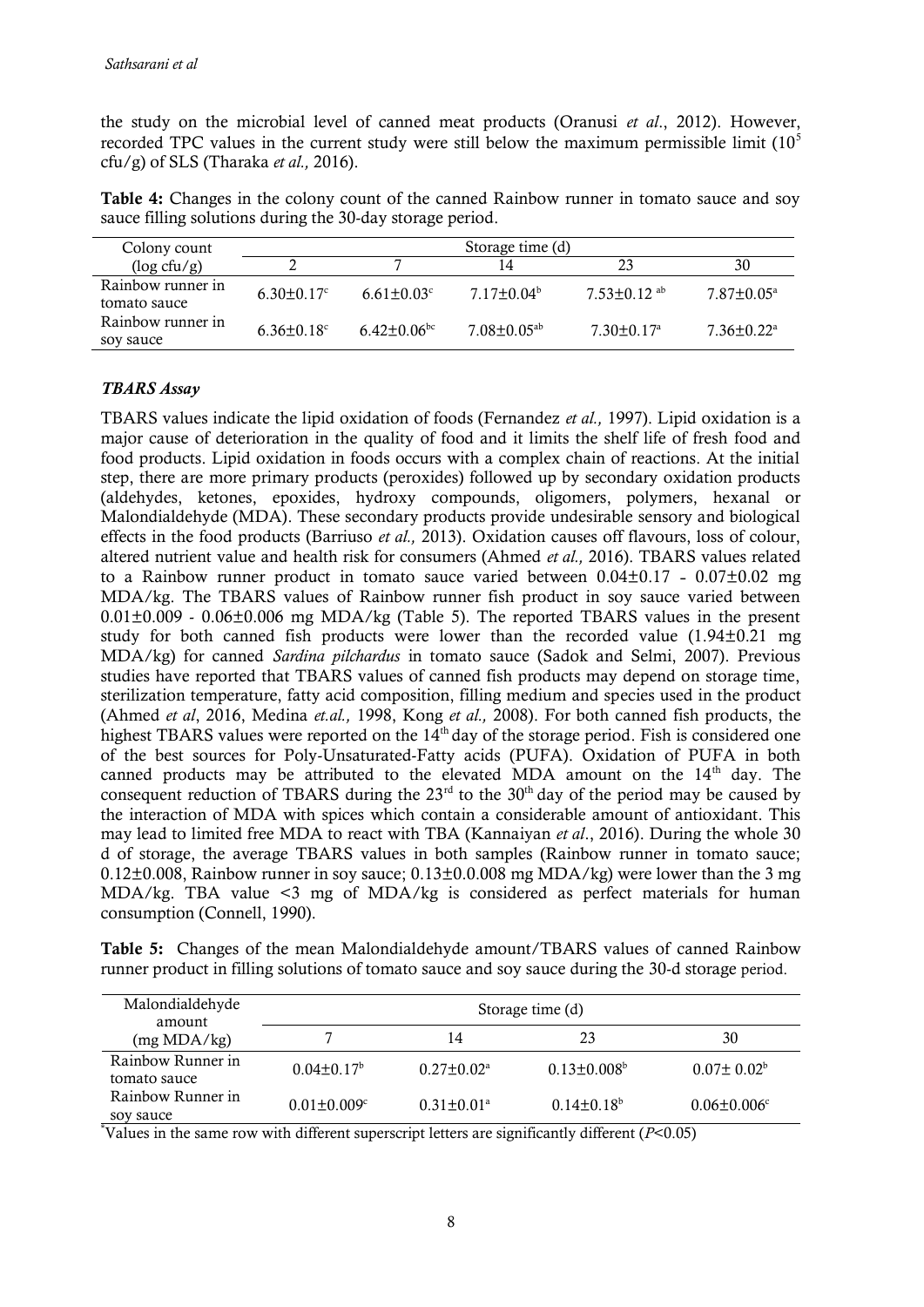### *DPPH radical scavenging activity*

DPPH scavenging activity is one of the efficient and quick methods for determining antioxidant activity (Cui *et al.*, 2004). In biological systems, free radicals and reactive oxygen species usually cause oxidative damage of protein, DNA and lipids which lead to many chronic diseases. Antioxidants in food products can scavenge the DPPH radicals which may provide the quantitative measurement of the antioxidant in a food product (Gangwar *et al.,* 2014). DPPH scavenging activity in the Rainbow runner products in soy sauce and tomato sauce have increased from the  $2<sup>nd</sup>$  to the  $30<sup>th</sup>$  day's storage period (Table 6). During the 30-d storage period, there was no significant (*P*>0.05) difference in scavenging activity of the canned fish product in soy sauce. In contrast to that, significantly (*P*<0.05) higher DPPH scavenging activity was recorded for the Rainbow runner product in tomato sauce on the 30<sup>th</sup> day. Increased antioxidant activity of canned fish products may change with increased storage time (Roe *et al*., 2013). As a whole, free radical scavenging activity was high in both samples and the average DPPH activity for both products were over 60%. In the preservation of foods, food additives rich in antioxidants are used to prevent oxidative rancidity (Shimamura *et al*., 2014). In the present study, spices like pepper, cinnamon, ginger and bridle berry cream were added to both canned fish products. Pepper is one of the effective antioxidants and it is important to prevent and reduce oxidative stress (Meghwal and Goswami, 2012). Ginger, cinnamon, coriander and brindle berry cream also have antioxidant activity (Shivakumar, 2013; Axe, 2018, Clark, 2018). Moreover, soy sauce and tomato sauce have high antioxidant activity (Domínguez *et al*., 2020; Wang *et al.,* 2007). Therefore, the antioxidant activity of spices and sauces in both canned products may cause a high level of radical scavenging activity. Although the presence of antioxidants may cause offflavours in some of the food products (Wilson *et al.,* 2017), sensory analysis indicates the suitability of the product for consumer consumption in the current study.

**Table 6:** Changes of the DPPH activity (%) of canned Rainbow Runner products in filling solutions of tomato sauce and soy sauce during the 30-d storage period.

| <b>DPHH</b>                          |                  |                     |                                |                             |                               |
|--------------------------------------|------------------|---------------------|--------------------------------|-----------------------------|-------------------------------|
| Scavenging<br>activity $(\%)$        | 2                | 7                   | 14                             | 23                          | 30                            |
| Rainbow<br>Runner in<br>tomato sauce | $65.44 \pm 0.60$ | $76.99 + 3.55^{ab}$ | $79.53 \pm 2.68$ <sup>ab</sup> | $70.71 + 1.9$ <sup>bc</sup> | $81.67 \pm 1.03$ <sup>a</sup> |
| Rainbow<br>Runner in soy<br>sauce    | $65.91 \pm 1.30$ | $66.44 \pm 0.40$    | $69.82 \pm 3.25$               | $67.85 \pm 1.56$            | $72.22 + 2.02$                |

\*Values in the same row with different superscript letters are significantly different (*P*<0.05)

### **CONCLUSIONS**

The current study has indicated the potential of using the Rainbow runner in canned fish production in Sri Lanka. Sensory analysis and keeping quality analysis indicated that, during 30 d of storage time, the Rainbow runner in both tomato sauce and soy sauce filling media were suitable for human consumption. This study can be extended to find out the suitability of the product for longer storage time. Moreover, analysis of the fatty acid composition of the current products (especially n-3 PUFA) may provide further nutritional information.

### **REFERENCES**

Aberoumand, A. (2011). Proximate Composition and Energy Values of Canned Tuna Fish Obtained from Iran. Middle-East Journal of Scientific Research, 9 (4), 442-446.

- Ahmed, M., Pickova, J., Ahmad, T., Liaquat, M. Farid, A. and Jahangir, M. (2016). Oxidation of lipids in foods. SAARC J. Agri. 32, 230-238.
- AOAC (2016). Official Methods of Analysis. 20<sup>th</sup> ed. Association of Analytical Communities. Gaithersburg (MD), USA.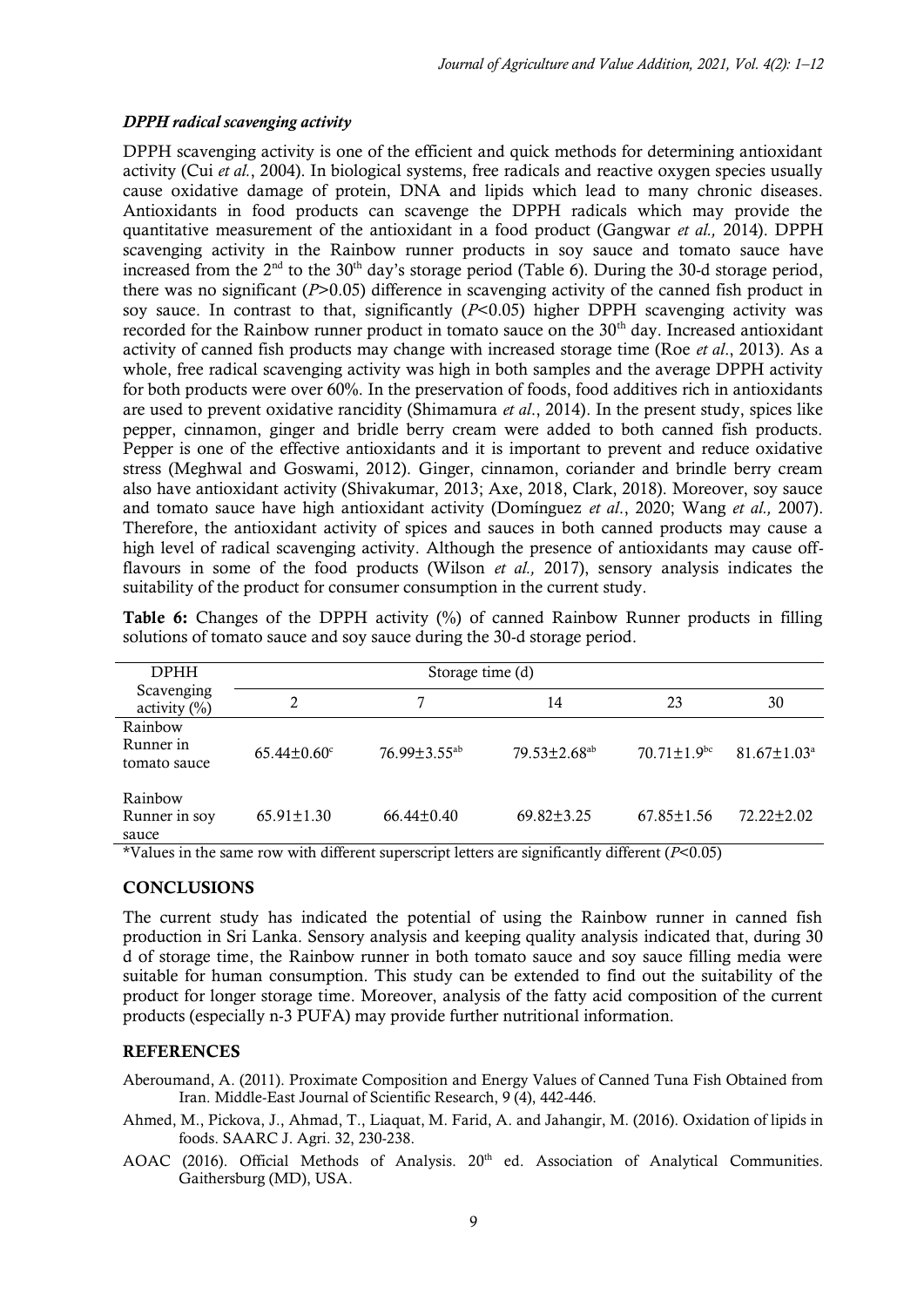- Arrow Scientific. (2013). pH values of foods and food products (online). (Accessed on 24.05.2020). Available at:  $\overline{a}$  at:  $\overline{a}$  at:  $\overline{a}$  at:  $\overline{a}$  at:  $\overline{a}$ http://www.arrowscientific.com.au/index.php?option=com\_content&view=article&id=61:phvalues-of-foods-and-food-products&catid=17&Itemid=31.
- Axe, J. (2018). 13 Major Cinnamon Benefits explain why it's the World's No. 1 Spice (online). (Accessed on 25.10.2018). Available at[: https://draxe.com/health-benefits-cinnamon.](https://draxe.com/health-benefits-cinnamon)
- Balachandran, K.K. (2001). Post-harvest technology of fish and fish products. New Delhi: Daya Publishing House. India.
- Barriuso, B., Astiasaran, I. and Ansorena, D. (2013). A review of analytical methods measuring lipid oxidation status in foods: A challenging task. Eur. Food Res. Technol. 236, 1-15.
- Bhowmik, D., Kumar, K.P.S., Paswan, S. and Srivastava, S. (2012). Tomato A Natural Medicine and Its Health Benefits. Journal of Pharm. and Phytochem. 1, 24-36.
- Bhowmik, D., Kumar, K.P.S., Paswan, S. and Srivastava, S. (2012). Tomato A Natural Medicine and Its Health Benefits. Journal of Pharm. and Phytochem. 1, 24-36.
- Bratt, L. (2010). Fish Canning Handbook. John Wiley & Sons. UK.
- CFMASL (2018). Lankan canned fish free from parasites CFMASL (online). (Accessed on 24.05.2020). Available at: [https://www.dailynews.lk/2018/06/21/business/154592/lankan-canned-fish-free](https://www.dailynews.lk/2018/06/21/business/154592/lankan-canned-fish-free-parasites-cfmasl)[parasites-cfmasl.](https://www.dailynews.lk/2018/06/21/business/154592/lankan-canned-fish-free-parasites-cfmasl)
- Clark, C. (2018). 7 Surprising Coriander Health Benefits: From Fighting Cholesterol to Treating Diabetes and More (online). (Accessed on 25.10.2018). Available at: [https://universityhealthnews.com/daily/heart-health/coriander.](https://universityhealthnews.com/daily/heart-health/coriander)
- Connell, J.J. (1990). Methods of assessing and selecting for quality. NHBS: Oxford (UK).
- Cui, K. Luo, X. Xu. K. and Murthy, M.V. (2004). Role of oxidative stress in neurodegeneration: Recent developments in assay methods for oxidative stress and nutraceutical antioxidants. Prog. Neuropsychopharmacol. Biol. Psychiatry. 28, 771–799.
- Domínguez, R., Gullón, P., Pateiro, M., Munekata, P., Zhang, W. and Lorenzo, J. M. (2020). Tomato as Potential Source of Natural Additives for Meat Industry. A Review. Antioxidants, 9, 73.
- Ediriweera, T.K., Aruppala, A.L, Y.H. and Abeyrathne, E.D.N.S. (2019). Analysis of Bioactive Properties of Fish Protein Hydrolysates from *Scomber japonicus* Fin Wastes. J Agric. Val. Addi.1(1): 31-45.
- Elshehawy, S.M. and Farag, Z.S. (2019). Safety assessment of some imported canned fish using chemical, microbiological and sensory methods. Egypt. J. Aquat. Res. 45, 389-394.
- FAO. (2018). *Elagatis bipinnulata* (online). (Accessed on 25.10.2018). Available at: [http://www.fao.org/fishery/species/3122/en. 8. 09. 2018.](http://www.fao.org/fishery/species/3122/en.%208.%2009.%202018)
- Fernandez, J. Alvarez, J.A.P. Lopez, J.A.F. (1997). Thiobarbituric acid test for monitoring lipid oxidation in meat. Food Chem. 59, 345-353.
- Gangwar, M., Gautam, M.K., Sharma, A.K., Tripathi, Y.B., Goel, R.K. and Nath, G. (2014). Antioxidant Capacity and Radical Scavenging Effect of Polyphenol Rich *Mallotus philippenensis* Fruit Extract on Human Erythrocytes: An *In Vitro* Study. The Scientific World Journal, 2014, 279451.
- Ghaly, A.E., Dave, D., Budge. S. and Brooks, M.S. 2010. Fish Spoilage Mechanisms and Preservation Techniques. Am. J. Appl. Sci. 7, 859-877.
- Jeewanthi, J.W.P.C., Mahaliyana, A.S., Udayathilaka K.E. and Abeyrathne E.D.N.S. (2018). Development of a value-added canned fish product using Rough Trigger Fish (*Canthidermis inaculatus*). Proceedings of the 2<sup>nd</sup> International Conference; Uva Wellassa University, Badulla, Sri Lanka. 2nd February. pp. 304.
- Kannaiyan, S.K., Kannuchamy, N. and Gudipati, V. (2016). Preservative effect of solvent-free natural spice extracts on tuna fillets in chilled storage at 4  $^{\circ}$ C: Microbial, biochemical and sensory attributes. Inter J.of Fish. and Aqua. Stu., 4, 20-24.
- Kong, F., Oliveira, A., Tang, J., Rasco, B. and Crapo, C. (2008). Salt effect on heat-induced physical and chemical changes of salmon fillet (*O. gorbuscha*). Food Chem., 106, 957–966.
- Ministry of Fisheries (2020). Fisheries Statistics-2019 (online). (Accessed on 12.05.2021). Available at: https://www.fisheriesdept.gov.lk/web/images/Statistics/FISHERIES-STATISTICS--2020-.pdf.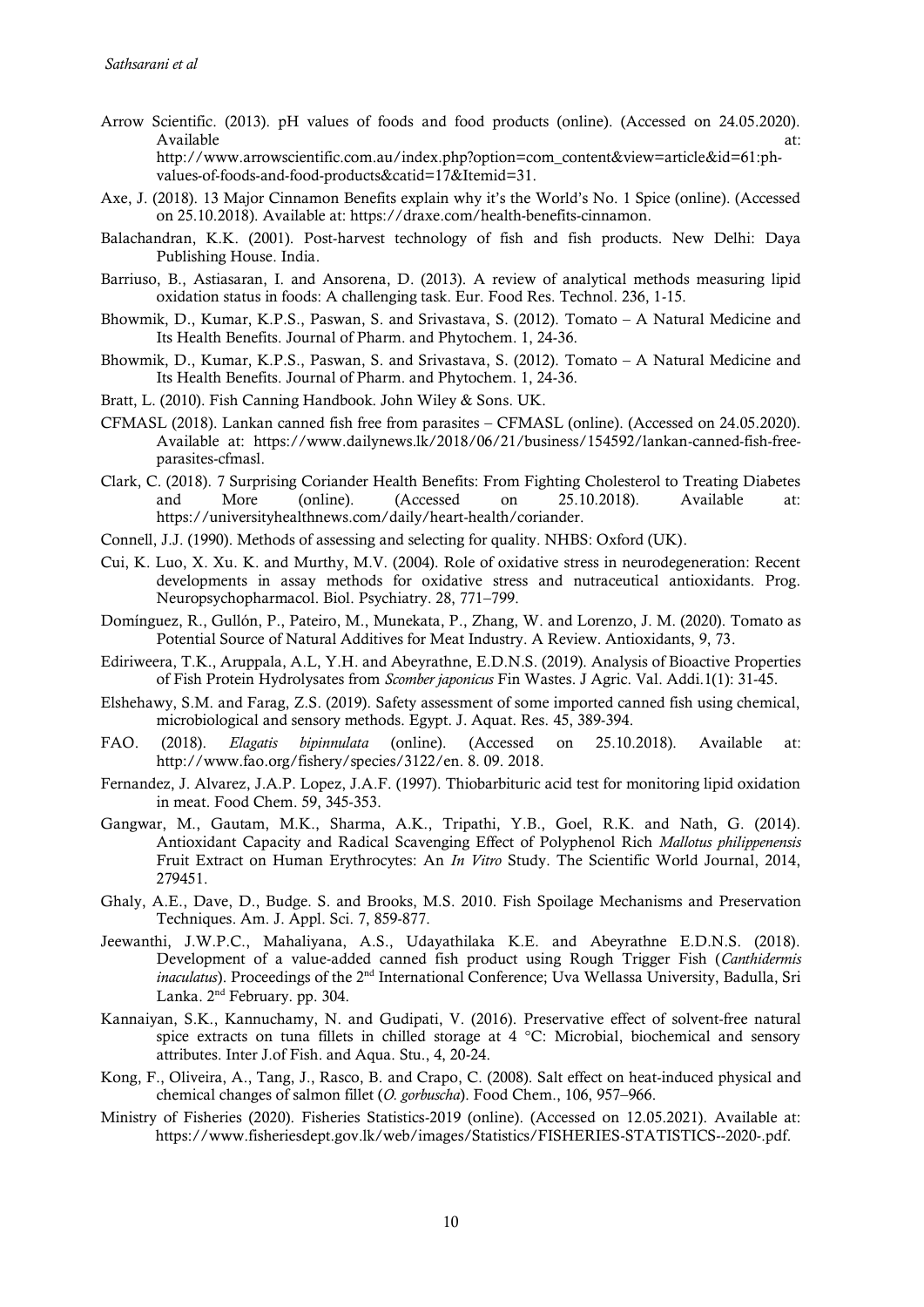- McGlynn, W. (2016), The Importance of Food pH in Commercial Canning Operations (online). (Accessed on 25.10.2020). Available at: [https://extension.okstate.edu/fact-sheets/the](https://extension.okstate.edu/fact-sheets/the-importance-of-food-ph-in-commercial-canning-operations.html)[importance-of-food-ph-in-commercial-canning-operations.html.](https://extension.okstate.edu/fact-sheets/the-importance-of-food-ph-in-commercial-canning-operations.html)
- Medina, I., Sacchi, R., Biondi, L., Aubourg, S.P. and Livio, P. (1998). Effect of packing media on the oxidation of canned tuna lipids. antioxidant effectiveness of extra virgin olive oil. J. Agric. Food Chem. 46, 1150–1157.
- Meghwal, M. and Goswami, T.K. (2012). Nutritional Constituent of Black Pepper as Medicinal Molecules, Open Access Scientific Reports. 1, 129.
- NARA. (2018). Fisheries industry outlook-2018 (online). (Accessed on 10.09.2018). Available at: [http://www.nara.ac.lk/wp-content/uploads/2017/09/fisheries-industry-outlook-2018-converted-](http://www.nara.ac.lk/wp-content/uploads/2017/09/fisheries-industry-outlook-2018-converted-Copy.pdf)[Copy.pdf.](http://www.nara.ac.lk/wp-content/uploads/2017/09/fisheries-industry-outlook-2018-converted-Copy.pdf)
- Oranusi, U.S., Wesley, B. and Osigwe G.A. (2012). Investigation on the microbial profile of canned foods. J. Bio. and Food Sci. Res. 1, 15-18.
- Prasertong, A. (2016). Stop being a snob about canned fish (online). (Accessed on 10.12.2019]. Available at: <https://www.thekitchn.com/stop-being-a-snob-about-canned-fish-227500>
- Roe, M., Church, S., Pinchen, H. and Finglas, P. (2013). Nutrient Analysis of Fish and Fish Products-Analytical Report. Institute of Food Research: Surrey, UK.
- Saito, H. Yamashiro, R. Ishihara, K, Xue, C. (1999). Lipids of three highly migratory fishes: *Euthynnus affinis, Sarda orientalis and Elagatis bipinnulata.* Biosci. Biotechnol. Biochem, 63, 2028-2030.
- Sadok, S. and Selmi, S. (2007). change in lipids quality and fatty acids profile of two small pelagic fish: *Sardinella aurita and Sardina pilchardus* during canning process in olive oil and tomato sauce respectively. Bull. Inst. Natn. Scien. Tech. Mer de Salammbô, 34, 91-97.
- Shimamura, T., Sumikura, Y., Yamazaki, T., Tada, A., Kashiwagi, T., Ishikawa, H., Matsui, T., Sugimoto, N., Akiyama, H. and Ukeda, H. (2014). Applicability of the DPPH Assay for evaluating the antioxidant capacity of food additives- Inter – Laboratory Evaluation Study. Analytical Science, 30, 717-721.
- Shivakumar, S., Sandhiya, S., Subhasree, N., Agrawal, A. and Dubey, G.P. (2013). In vitro assessment of antibacterial and antioxidant activities of fruit rind extracts of *Garcinia cambogia.* Inter.J. of Pharm. and Pharmaceu.Sci., 5 (2), 254-257.
- SLFA, (1980), FOOD Act No. 26 of 1980 (online), (Accessed on 10.12.2020). Available at: <http://eohfs.health.gov.lk/food/images/pdf/Draftregulations/FoodFish--Fish> ProductsRegulations-2020.pdf
- Stalikas, C.D. and Konidari, C.N. (2001). Analysis of malondialdehyde in biological matrices by capillary gas chromatography with electron-capture detection and mass spectrometry. Anal. Biochem, 290, 108-115.
- Tacon, A.G.J. and Metian, M. (2013). Fish matter: Importance of aquatic foods in human nutrition and global supply. Rev. Fish. Sc. 21, 22-38.
- Tharaka, T.H.S., Arupala, A.L.Y.H., Jayasinghe, J.M.P. and Abeyrathne, E.D.N.S. (2016). Development of bread – spread using *Catla catla* and mature flower buds of *Rhizophora apiculta.* Sri Lanka Journal of Food and Agriculture. 2, 29-38.
- Vaitla, B., Collar, D., Smith, M.R. *et al*. (2018). Predicting nutrient content of ray-finned fishes using phylogenetic information. Nat Commun 9, 3742.
- Venugopal, V. (2006). Seafood processing: adding value through quick freezing, retortable packaging, and cook-chilling. CRC Press. USA.
- Vijayan, P.K. and Balachandran, K.K. (1986). Development of canned fish curry.Fisheri. Techno., 23, 57- 60.
- Wang, H., Jenner, A.M., Lee, C.Y., Shui, G., Tang, S.Y., Whiteman, M., Wenk, M.R. and Halliwell, B. (2007). Free Radic Res., 41, 479-88.
- Wilson, D.W., Nash, P., Buttar, H.S., Griffiths, K., Singh, R., Meester, F.D., Horuichi, R. and Takahashi, T. (2017). The role of antioxidants, benefits of functional foods, and the influence of feeding habits on the health of the older person: An overview. Antioxidant. 6, 81.
- Woyewodal, A.D., Shaw, S.J., Ke, P.J. and Burns, B.G. (1986). Recommended laboratory methods for assessment of fish quality. Canadian Technical Report of Fisheries and Aquatic Sciences No. 1448: 156.